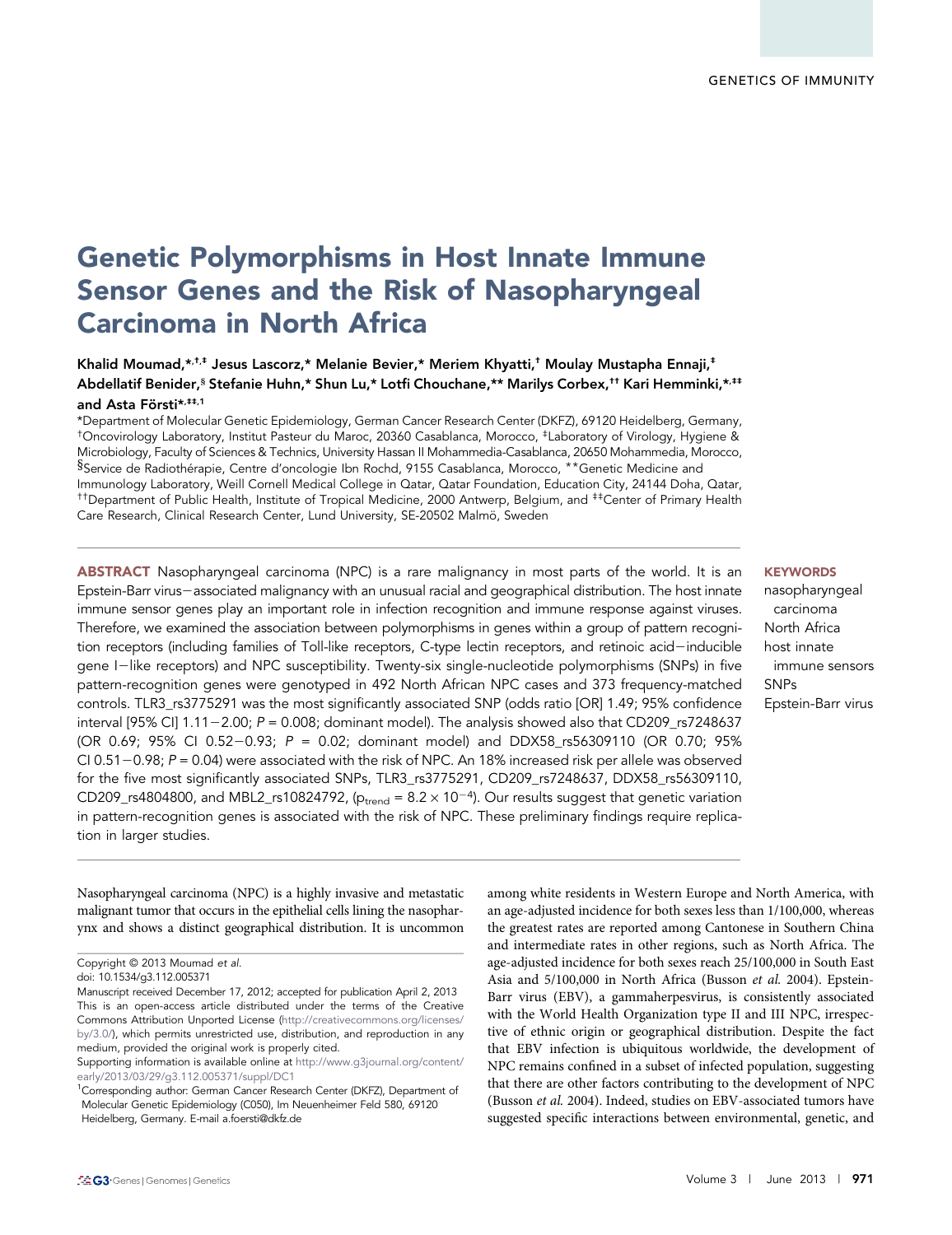viral factors (Feng et al. 2009; Jia and Qin 2012). The observation that Chinese emigrants from endemic areas continue to have a high incidence of NPC, regardless of their country of immigration (Chang and Adami 2006), also suggests that genetic factors, such as single-nucleotide polymorphisms (SNPs), may play a role in the susceptibility of this disease.

During viral infection, innate immunity is the first line of defense. It orchestrates host responses to prevent or reduce viral replication and spread until the adaptive immune system is operational and able to eliminate the specific invading pathogen and to generate immunological memory. Cellular viral sensors have long been recognized as crucial mediators of innate antiviral defense with important effects on the magnitude and quality of both innate and adaptive immune responses. Important antiviral factors and pathways, such as the retinoic acid-inducible gene I protein/DEAD (Asp-Glu-Ala-Asp) box polypeptide 58 (RIG-I/DDX58), Toll-like receptors (TLRs), mannosebinding lectin (encoded by  $MBL2$ ), and dendritic cell-specific intercellular adhesion molecule- $3$ -grabbing non-integrin (DC-SIGN, also known as CD209) play a role in viral sensing, control, pathogenesis, and outcome of viral infections (Thompson and Iwasaki 2008; Nakhaei et al. 2009; Faure and Rabourdin-Combe 2011; Frakking et al. 2011; Clingan et al. 2012).

Inherited polymorphisms in cellular viral sensor genes are potential determinants of immune response heterogeneity that may influence the immune responses by altering the functionality and antiviral effects of the corresponding proteins. Genetic variants in these genes have been implicated as important regulators of immunity and host response to infection and to malignancies (El-Omar et al. 2008; Haralambieva et al. 2011).

Bearing in mind the multifaceted interactions between viruses and factors of the innate immune system, we sought to investigate the role of cellular antiviral sensors as plausible contributors to immune response heterogeneity in the development of NPC. For this reason, we performed a comprehensive candidate gene association study to investigate the role of potentially functional SNPs located within the CD209, DDX58, MBL2, TLR2, TLR3, and TLR9 genes on the risk of NPC.

## MATERIALS AND METHODS

## Study population

Details of the studied populations are described elsewhere (Feng et al. 2007, 2009). In brief, 333 NPC cases and 373 controls were recruited between the years 2001 and 2004 from four centers located in two North African countries with a high incidence of NPC: Morocco (Casablanca and Rabat) and Tunisia (Tunis and Sousse). An additional 159 NPC cases from Casablanca, Morocco, recruited between the years 2006 and 2009 were added in the current study. Inclusion criteria stipulated that all four grandparents of each subject were of Moroccan or Tunisian origin. The hospital-based controls were cancer-free individuals and unrelated to the patients. They were matched to the NPC cases by sex, age, and childhood household type (rural or urban). At recruitment, informed consent was obtained from each subject, who was then interviewed to collect detailed information on demographic characteristics. The baseline characteristics of the population sample analyzed in our study are shown in Table 1. The study was approved by the International Agency for Research on Cancer ethical committee.

## SNP selection

A total of 26 SNPs across six innate immune genes (CD209, DDX58, MBL2, TLR2, TLR3, and TLR9) were selected to the study based on

# ■ Table 1 Basic characteristics of the study population

|                     |             | Cases, n (%) Controls, n (%) P Value <sup>a</sup> |      |
|---------------------|-------------|---------------------------------------------------|------|
| Whole population    | 492         | 373                                               |      |
| Gender              |             |                                                   |      |
| Male                | 357 (72.56) | 246 (65.95)                                       | 0.04 |
| Female              | 135 (27.44) | 127 (34.05)                                       |      |
| Age, median (range) | 43 (10-89)  | 42 (14-85)                                        | 0.10 |
| Moroccan population | 309         | 210                                               |      |
| Gender              |             |                                                   |      |
| Male                | 224 (72.49) | 143 (68.10)                                       | 0.28 |
| Female              | 85 (27.51)  | 67 (31.90)                                        |      |
| Age, median (range) | 43 (12-89)  | 41.5 (14-85)                                      | 0.34 |
| Tunisian population | 183         | 163                                               |      |
| Gender              |             |                                                   |      |
| Male                | 133 (72.68) | 103 (63.19)                                       | 0.06 |
| Female              | 50 (27.32)  | 60 (36.81)                                        |      |
| Age, median (range) | 42 (10-76)  | 44 (14-75)                                        | 0.16 |

 $\frac{a}{a}$  Difference tested with Wilcoxon rank sum test.

data obtained from the International HapMap Project ([http://hapmap.](http://hapmap.ncbi.nlm.nih.gov) [ncbi.nlm.nih.gov\)](http://hapmap.ncbi.nlm.nih.gov) and the NCBI database [\(http://www.ncbi.nlm.nih.](http://www.ncbi.nlm.nih.gov) [gov](http://www.ncbi.nlm.nih.gov)) for the CEU (Utah residents with Northern and Western European ancestry from the CEPH collection) and the YRI (Yoruba in Ibadan, Nigeria) populations, as no information was available for any Northern African population (Bosch et al. 2001; Hajjej et al. 2006). The selection criteria were as follows: (1) minor allele frequency  $\geq$ 10%; (2) location within the coding region (nonsynonymous SNPs), the 3' and 5' untranslated regions (UTRs), and the promoter (up to approximately 1 kb from the transcription start site); and (3) linkage disequilibrium (LD;  $r^2$  < 0.80) between the SNPs. We explored the potential function of the associated SNPs as well as other potential causal variants in LD ( $r^2 \ge 0.80$ ) with these SNPs using FuncPred [\(http://snpinfo.niehs.nih.gov/index.html\)](http://snpinfo.niehs.nih.gov/index.html). The SNPs selected to the study are shown in Table 2.

# Genotyping

High-quality genomic DNA was available for 492 NPC cases and 373 controls from Morocco and Tunisia. Genotyping was performed using KASPar SNP Genotyping system (KBioscience, Hoddesdon, UK) in a 384-well plate format. Polymerase chain reaction products were analyzed with the ABI Prism 7900HT detection system using the SDS 2.4 software (Applied Biosystems, Foster City, CA). Internal quality controls (approximately 10% of samples randomly selected and included as duplicate) showed >99% concordance for each assay. The mean call rate was 97%.

## Statistical analysis

The observed genotype frequencies in controls were tested for Hardy-Weinberg equilibrium using a Pearson goodness-of-fit test [\(http://](http://ihg2.helmholtz-muenchen.de/cgi-bin/hw/hwa1.pl) [ihg2.helmholtz-muenchen.de/cgi-bin/hw/hwa1.pl\)](http://ihg2.helmholtz-muenchen.de/cgi-bin/hw/hwa1.pl). The most common genotype in the control group was assigned as the reference category and odds ratios (ORs) and their corresponding 95% confidence intervals (CIs) were estimated using multiple logistic regressions after inclusion of matching variables (center, age, and sex). All tests were considered to be statistically significant with a  $P < 0.05$ . Estimates of pair-wise LD based on the r-squared statistic were obtained using Haploview software, version 4.2. Haplotype block structure was determined using the method of Gabriel et al. (2002) with the Haplo-View software and the SNPtool [\(http://www.dkfz.de/de/molgen\\_](http://www.dkfz.de/de/molgen_epidemiology/tools/SNPtool.html) [epidemiology/tools/SNPtool.html\)](http://www.dkfz.de/de/molgen_epidemiology/tools/SNPtool.html).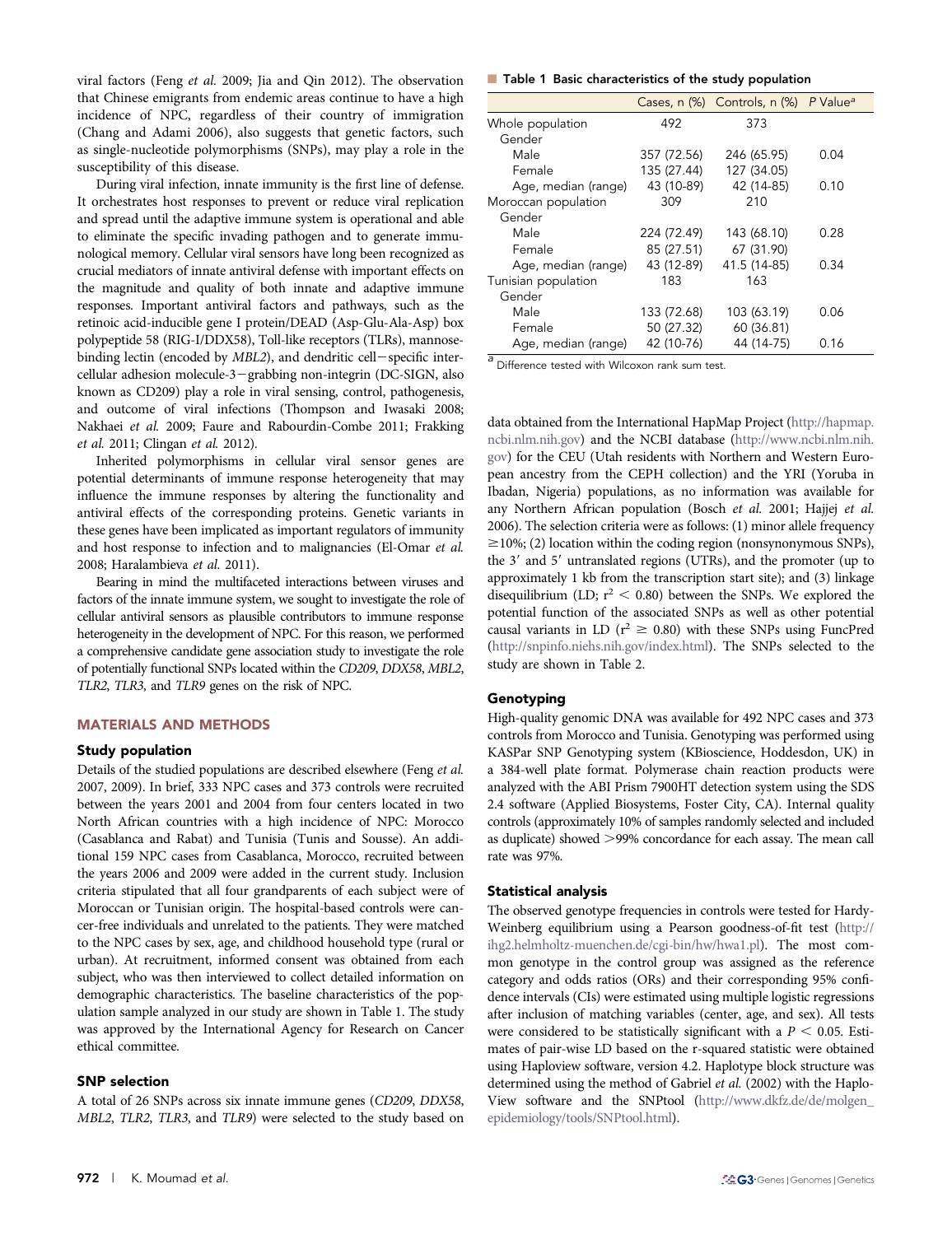# **Table 2 Selected SNPs**

| Gene             | <b>SNP</b> | Chr. | Position  | Allele | Location | TFBS <sup>a</sup> | $m$ iRNA <sup>a</sup> | nsSNP             | Aa Change        | Polyphen <sup>a</sup> |
|------------------|------------|------|-----------|--------|----------|-------------------|-----------------------|-------------------|------------------|-----------------------|
| CD209            | rs2287886  | 19   | 7718536   | A/G    | Promoter | $^{+}$            |                       |                   |                  |                       |
| CD209            | rs4804803  | 19   | 7718733   | A/G    | Promoter | $+$               |                       |                   |                  |                       |
| CD209            | rs735240   | 19   | 7719336   | A/G    | Promoter | $^{+}$            |                       |                   |                  |                       |
| CD209            | rs4804800  | 19   | 7711128   | A/G    | 3'-UTR   | $^{+}$            | $+$                   |                   |                  |                       |
| CD209            | rs11465421 | 19   | 7711296   | T/G    | 3'-UTR   | $+$               |                       |                   |                  |                       |
| CD209            | rs7248637  | 19   | 7713027   | A/G    | 3'-UTR   | -                 | $^{+}$                |                   |                  |                       |
| DDX58            | rs56309110 | 9    | 32516754  | G/T    | Promoter | $^{+}$            |                       |                   |                  |                       |
| DDX58            | rs1133071  | 9    | 32445674  | G/A    | 3'-UTR   |                   | $^{+}$                |                   |                  |                       |
| DDX58            | rs12006123 | 9    | 32446017  | A/G    | 3'-UTR   |                   | $^{+}$                |                   |                  |                       |
| DDX58            | rs7029002b | 9    | 32445320  | C/T    | 3'-UTR   |                   | $^{+}$                |                   |                  |                       |
| DDX59            | rs10813831 | 9    | 32516146  | A/G    | Exon     |                   |                       | $^{+}$            | R <sub>7</sub> C | Probably damaging     |
| DDX58            | rs17217280 | 9    | 32470251  | A/T    | Exon     |                   |                       | $\overline{+}$    | <b>D580E</b>     | Benign                |
| DDX58            | rs3739674  | 9    | 32516233  | G/C    | 5'-UTR   | $^{+}$            |                       | $\qquad \qquad -$ |                  |                       |
| MBL2             | rs11003125 | 10   | 54202020  | C/G    | Promoter | $^{+}$            |                       |                   |                  |                       |
| MBL2             | rs7096206  | 10   | 54201691  | C/G    | Promoter | $^{+}$            |                       |                   |                  |                       |
| MBL2             | rs920724   | 10   | 54202803  | A/G    | Promoter | $^{+}$            |                       |                   |                  |                       |
| MBL <sub>2</sub> | rs10824792 | 10   | 54196212  | C/T    | 3'-UTR   |                   | $^{+}$                |                   |                  |                       |
| MBL <sub>2</sub> | rs2083771  | 10   | 54195684  | G/T    | 3'-UTR   |                   | $^{+}$                |                   |                  |                       |
| MBL <sub>2</sub> | rs1800450c | 10   | 54201241  | T/C    | Exon     |                   |                       | $+$               | G54N             | Probably damaging     |
| TLR <sub>2</sub> | rs5743704d | 4    | 154845401 | A/C    | Exon     |                   |                       | $+$               | P631H            | Probably damaging     |
| TLR2             | rs5743708d | 4    | 154845767 | A/G    | Exon     |                   |                       | $\overline{+}$    | R753Q            | Possibly damaging     |
| TLR3             | rs3775291  | 4    | 187241068 | T/C    | Exon     |                   |                       | $^{+}$            | L412F            | Possibly damaging     |
| TLR9             | rs187084   | 3    | 52236071  | G/A    | Promoter | $\overline{+}$    |                       |                   |                  |                       |
| TLR9             | rs352139   | 3    | 52233412  | T/C    | Promoter | -                 |                       |                   |                  |                       |
| TLR9             | rs5743836  | 3    | 52235822  | G/A    | Promoter | $^{+}$            |                       |                   |                  |                       |
| TLR9             | rs5743840d | 3    | 52235252  | T/A    | Promoter | $^{+}$            |                       |                   |                  |                       |

SNP, single-nucleotide polymorphism; Chr., chromosome; TFBS, transcription factor-binding site; nsSNP, non-synonymous coding SNP; Aa, amino acid; UTR, untranslated region.

FuncPred tool was used to predict the functional consequences of the SNPs: +, positive prediction; -, no prediction.<br>  $\mathcal{L}_{\text{Assay}}$  failed.<br>  $\mathcal{L}_{\text{G}}$  Genotype frequencies in controls were not in HWE and the SNP was

Cumulative impact of the alleles that were nominally associated with the risk of NPC ( $P < 0.10$ ) in the present study was evaluated by counting one for a heterozygous genotype and two for a homozygous genotype. Epistasis between all studied SNPs was tested using multifactor dimensionality reduction (MDR) method for interaction (Ritchie et al. 2001). This model-free, nonparametric data reduction method classifies multilocus genotypes into high-risk and low-risk groups. The MDR version 2.0 beta 5 with the MDRpt version 0.4.9 alpha module for permutation testing is an open-source and freely available software (<http://www.epistasis.org/>). The software estimates the importance of the signals by using both cross-validation and permutation testing, which generates an empirical p-value for the result. A  $P < 0.05$  was considered statistically significant.

#### RESULTS

From the 26 originally selected SNPs, three (TLR2\_rs5743704, TLR2\_rs5743708, and TLR9\_rs5743840) turned out to be monomorphic in our North African study population, and one failed genotyping (DDX58\_rs7029002). Genotype frequencies and LD patterns did not differ significantly between the two countries (Table 3 and Supporting Information, [Figure S1\)](http://www.g3journal.org/lookup/suppl/doi:10.1534/g3.112.005371/-/DC1/FigureS1.pdf) (Hajjej et al. 2006). The genotype frequencies in controls were in Hardy-Weinberg equilibrium with the exception of MBL2\_rs1800450 ( $P = 0.001$ ). The SNP was excluded from further analyses.

In the pooled population, three SNPs were significantly associated with the risk of NPC (Table 3). The strongest association was observed for TLR3\_rs3775291; the A-allele carriers had an increased risk of NPC with an OR of 1.49 (95% CI 1.11 – 2.00,  $P = 0.008$ ). Additionally, the minor allele carriers of the SNPs CD209\_rs7248637 and DDX58\_ rs56309110 had a decreased risk of NPC (OR 0.69 95% CI 0.52-0.93 and OR 0.70 95% CI 0.51 $-$ 0.98, respectively). Considering the number of statistical tests (21 SNPs analyzed for the dominant model), none of the associations did survive the conservative Bonferroni correction ( $P =$  $0.05/21 = 0.002$ ). However, for TLR3 and DDX58, the ORs for the Moroccan and Tunisian populations were almost identical, showing internal consistency in the results.

Figure 1 shows the case and control distribution according to the cumulative number of risk alleles. Combining genotypes of the five most significantly associated SNPs ( $P < 0.10$ ) for the 419 cases and 331 controls, we calculated ORs corresponding to an increasing number of risk alleles. The risk of NPC increased significantly, with a perallele OR of 1.18, 95% CI 1.07-1.29 ( $p_{\text{trend}} = 8.2 \times 10^{-4}$ ). For carriers of more than six risk alleles, the risk of disease was increased 1.64-fold (OR 1.64, 95% CI 1.22-2.19,  $P = 9.0 \times 10^{-4}$ ), compared with carriers of less than or equal to six risk alleles. We also analyzed high-order interactions between SNPs using the MDR algorithm. No combination of possibly interactive polymorphisms reached statistical significance in predicting the incidence of NPC (data not shown).

#### **DISCUSSION**

Because NPC is consistently associated with EBV and its incidence varies depending on the geographic location, genetic variants in innate immunity-related recognition pathways may contribute to disease pathogenesis. Here, we evaluated for the first time the influence of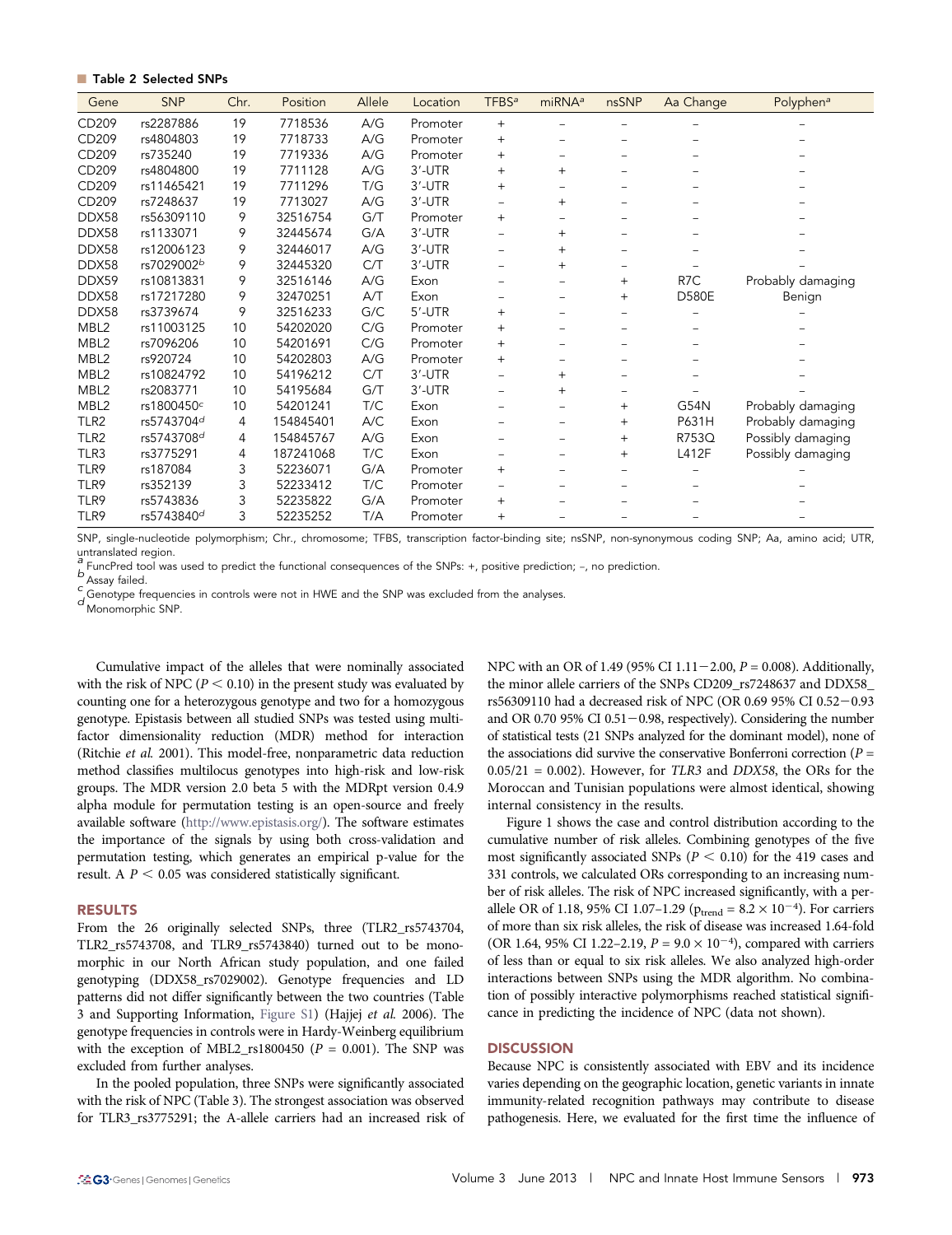| S<br>Table<br>P.     |                            | Single-locus association analyses |                           |                                            |                    |                                      |                    |                                               |                    |                      |
|----------------------|----------------------------|-----------------------------------|---------------------------|--------------------------------------------|--------------------|--------------------------------------|--------------------|-----------------------------------------------|--------------------|----------------------|
| Gene name_rs         | M/m                        | Call Rate                         | Population                | ලි                                         | notypes (MM-Mm-mm) | Dominant Model (Without Covariates)  |                    | Dominant Model (With Covariates <sup>a)</sup> |                    | $P_{HWE}^{\text{A}}$ |
|                      |                            |                                   |                           | Controls                                   | Cases              | OR (95% CI)                          | P Value            | OR (95% CI)                                   | P Value            |                      |
| CD209_rs2287886      | G/A                        | 0.98                              | ₹                         | $-134 - 39$<br>$194 -$                     | 237-197-46         | $1.15(0.88 - 1.51)$                  | 0.31               | $(0.85 - 1.47)$<br>1.12                       | 0.42               | 0.03                 |
|                      |                            |                                   | Morocco                   | $107 - 76 - 24$                            | 153-128-19         | $(0.72 - 1.47)$<br>1.03 <sub>1</sub> | 0.88               | $(0.69 - 1.42)$<br>0.99                       | 0.97               |                      |
|                      |                            |                                   | Tunisia                   | $87 - 58 - 15$                             | 84-69-27           | $(0.89 - 2.09)$<br>1.36              | 0.16               | $(0.88 - 2.08)$<br>1.35                       | 0.17               |                      |
| CD209_rs4804800      | A/G                        | 0.98                              | ₹                         | $237 - 115 - 13$                           | $344 - 127 - 14$   | $(0.57 - 1.02)$<br>0.76              | 0.06               | $(0.56 - 1.01)$<br>0.75                       | 0.05               | 0.84                 |
|                      |                            |                                   | Morocco                   | $-67-8$<br>132                             | $219 - 75 - 10$    | $(0.47 - 1.00)$<br>0.68              | 0.048 <sup>C</sup> | $(0.47 - 1.00)$<br>0.69                       | 0.05               |                      |
|                      |                            |                                   | Tunisia                   | $-48-5$<br>105                             | $125 - 52 - 4$     | $(0.56 - 1.40)$<br>0.89              | 0.61               | $(0.53 - 1.35)$<br>0.85                       | 0.48               |                      |
| CD209_rs4804803      | $\overline{\mathcal{A}}$ G | 0.90                              | $\overline{4}$            | 185-125-29                                 | 245-162-33         | $(0.72 - 1.27)$<br>0.96              | 0.76               | $(0.70 - 1.24)$<br>0.93                       | 0.64               | 0.26                 |
|                      |                            |                                   | Morocco                   | $102 - 70 - 17$                            | $147 - 113 - 17$   | $(0.72 - 1.50)$<br>1.04              | 0.85               | $(0.73 - 1.53)$<br>1.06                       | 0.77               |                      |
|                      |                            |                                   | Tunisia                   | $83 - 55 - 12$                             | $98 - 49 - 16$     | $(0.52 - 1.29)$<br>0.82              | 0.39               | $(0.47 - 1.18)$<br>0.74                       | 0.21               |                      |
| CD209_rs735240       | 5                          | 0.98                              | $\overline{\overline{z}}$ |                                            | $145 - 244 - 91$   | $(0.86 - 1.54)$<br>1.15              | 0.35               | $(0.86 - 1.56)$<br>1.16                       | 0.32               | 0.45                 |
|                      |                            |                                   | Morocco                   | $122 - 173 - 72$<br>70-98-39               | $80 - 165 - 55$    | $(0.96 - 2.07)$<br>1.41              | 0.08               | $(0.97 - 2.11)$<br>1.43                       | 0.07               |                      |
|                      |                            |                                   | Tunisia                   |                                            | $65 - 79 - 36$     | $(0.54 - 1.34)$<br>0.85              | 0.48               | $(0.56 - 1.38)$<br>0.88                       | 0.56               |                      |
| CD209_rs11465421     | <b>A/C</b>                 | 0.99                              | ₹                         |                                            | 158-242-86         | $(0.73 - 1.30)$<br>0.98              | 0.87               | $(0.71 - 1.27)$<br>0.95                       | 0.73               | 0.94                 |
|                      |                            |                                   |                           | 52-75-33<br>119-183-70<br>59-111-39        | $105 - 152 - 49$   | $(0.51 - 1.10)$<br>0.75              | 0.15               | $(0.50 - 1.08)$<br>0.74                       | 0.12               |                      |
|                      |                            |                                   | Morocco                   |                                            | $53 - 90 - 37$     |                                      |                    |                                               |                    |                      |
|                      |                            |                                   | Tunisia                   | $60 - 72 - 31$                             |                    | $(0.89 - 2.19)$<br>1.40              | 0.15               | $(0.87 - 2.17)$<br>1.38 <sub>1</sub>          | 0.18               |                      |
| CD209_rs7248637      | G/A                        | 0.93                              | $\overline{\overline{z}}$ | $215 - 118 - 14$<br>117-70-9               | $320 - 127 - 13$   | $(0.53 - 0.96)^C$<br>0.71            | $0.02^C$           | $(0.52 - 0.93)^C$<br>0.69                     | $0.02^C$           | 0.67                 |
|                      |                            |                                   | Morocco                   |                                            | $209 - 75 - 6$     | $(0.39 - 0.84)$ <sup>C</sup><br>0.57 | 0.005C             | $(0.39 - 0.84)$ <sup>C</sup><br>0.57          | 0.004 <sup>C</sup> |                      |
|                      |                            |                                   | Tunisia                   | $98 - 48 - 5$                              | $111 - 52 - 7$     | $(0.62 - 1.56)$<br>0.98              | 0.94               | $(0.56 - 1.44)$<br>0.90                       | 0.66               |                      |
| DDX58_rs56309110     | <b>GT</b>                  | 0.97                              | $\overline{\overline{A}}$ | $272 - 91 - 2$                             | $386 - 82 - 8$     | $(0.50 - 0.96)^C$<br>0.69            | 0.03 <sup>C</sup>  | $(0.51 - 0.98)^C$<br>0.70                     | $0.04^C$           | 0.05                 |
|                      |                            |                                   | Morocco                   | $-45-1$<br>158                             | $248 - 47 - 5$     | $(0.46 - 1.12)$<br>0.72              | 0.15               | $(0.45 - 1.11)$<br>0.71                       | 0.13               |                      |
|                      |                            |                                   | Tunisia                   | $114 - 46 - 1$                             | $138 - 35 - 3$     | $(0.42 - 1.12)$<br>0.69              | 0.13               | $(0.43 - 1.15)$<br>0.70                       | 0.16               |                      |
| DDX58_rs1133071      | <b>T/C</b>                 | 0.98                              | $\overline{\overline{A}}$ | $177 - 156 - 35$                           | 258-187-36         | $(0.61 - 1.05)$<br>0.80              | 0.11               | $(0.61 - 1.06)$<br>0.81                       | 0.12               | 0.92                 |
|                      |                            |                                   | Morocco                   | $104 - 90 - 15$                            | $166 - 111 - 23$   | $(0.56 - 1.14)$<br>0.80              | 0.22               | $(0.56 - 1.14)$<br>0.80                       | 0.22               |                      |
|                      |                            |                                   | Tunisia                   |                                            | $92 - 76 - 13$     | $(0.54 - 1.26)$<br>0.82              | 0.37               | $(0.53 - 1.25)$<br>0.81                       | 0.34               |                      |
| ω<br>DDX58_rs1200612 | G/A                        | 0.95                              | $\overline{\overline{A}}$ |                                            | $357 - 105 - 8$    | $(0.63 - 1.19)$<br>0.87              | 0.39               | $(0.65 - 1.24)$<br>0.90                       | 0.51               | 0.90                 |
|                      |                            |                                   | Morocco                   | $73-66-20$<br>$261-88-7$<br>$155-45-1$     | $229 - 64 - 4$     | $(0.65 - 1.53)$<br>1.00              | 1.00               | $(0.66 - 1.56)$<br>1.02                       | 0.95               |                      |
|                      |                            |                                   | Tunisia                   | $-43-6$<br>105                             | $128 - 41 - 4$     | $(0.47 - 1.23)$<br>0.76              | 0.26               | $(0.47 - 1.24)$<br>0.76                       | 0.27               |                      |
| DDX58_rs10813831     | $\frac{1}{2}$              | 0.99                              | $\overline{4}$            | $242 - 107 - 21$                           | 298-168-20         | $(0.90 - 1.58)$<br>1.19              | 0.22               | $(0.91 - 1.60)$<br>1.21                       | 0.20               | 0.05                 |
|                      |                            |                                   | Morocco                   | $138 - 60 - 12$                            | $192 - 98 - 15$    | $(0.78 - 1.63)$<br>$\overline{13}$   | 0.52               | $(0.79 - 1.65)$<br>1.14                       | 0.49               |                      |
|                      |                            |                                   |                           |                                            |                    |                                      |                    |                                               |                    |                      |
|                      |                            |                                   | Tunisia                   | $-47-9$<br>104                             | $70 - 106 - 5$     | $(0.85 - 2.04)$<br>$\frac{1}{3}$     | 0.22               | $(0.83 - 2.03)$<br>1.30                       | 0.25               |                      |
| DDX58 rs17217280     | $\overline{A}$             | 0.97                              | $\overline{\overline{A}}$ | $247 - 110 - 10$                           | $315 - 153 - 10$   | $(0.80 - 1.42)$<br>1.07              | 0.67               | $(0.79 - 1.41)$<br>0.06                       | 0.72               | 0.59                 |
|                      |                            |                                   | Morocco                   | $140 - 63 - 4$                             | $196 - 96 - 8$     | $(0.76 - 1.62)$<br>$\overline{E}$    | 0.59               | $(0.77 - 1.64)$<br>1.12                       | 0.54               |                      |
|                      |                            |                                   | Tunisia                   | $-47-6$<br>107                             | $119 - 57 - 2$     | $(0.64 - 1.58)$<br>00.1              | 1.00               | $(0.60 - 1.50)$<br>0.95                       | 0.82               |                      |
| DDX58_rs3739674      | <b>GC</b>                  | 0.96                              | $\overline{a}$            | $143 - 165 - 55$                           | $174 - 218 - 73$   | $(0.82 - 1.44)$<br>1.09              | 0.56               | $(0.83 - 1.47)$<br>1.10                       | 0.50               | 0.52                 |
|                      |                            |                                   | Morocco                   | $77 - 96 - 32$                             | $113 - 132 - 50$   | $(0.67 - 1.40)$<br>0.97              | 0.87               | $(0.68 - 1.42)$<br>0.98                       | 0.91               |                      |
|                      |                            |                                   | Tunisia                   | $66 - 69 - 23$                             | $61 - 86 - 23$     | $(0.82 - 2.00)$<br>1.28              | 0.27               | $(0.85 - 2.08)$<br>1.33                       | 0.22               |                      |
| MBL2_rs11003125      | <b>GC</b>                  | 0.97                              | $\overline{\overline{z}}$ | $220 - 130 - 18$                           | $288 - 160 - 28$   | $(0.74 - 1.28)$<br>0.97              | 0.83               | $(0.75 - 1.31)$<br>0.99                       | 0.92               | 0.84                 |
|                      |                            |                                   | Morocco                   | $130 - 68 - 10$                            | $182 - 91 - 23$    | $(0.72 - 1.51)$<br>1.04              | 0.82               | $(0.72 - 1.51)$<br>1.04                       | 0.82               |                      |
|                      |                            |                                   | Tunisia                   | $90 - 62 - 8$                              | $106 - 69 - 5$     | $(0.58 - 1.38)$<br>0.90              | 0.62               | $(0.60 - 1.42)$<br>0.92                       | 0.71               |                      |
| MBL2_rs7096206       | C/G                        | 0.97                              | $\overline{\overline{z}}$ | $261 - 91 - 10$                            | $354 - 108 - 11$   | $(0.64 - 1.18)$<br>0.87              | 0.37               | $(0.65 - 1.22)$<br>0.89                       | 0.47               | 0.58                 |
|                      |                            |                                   | Morocco                   | $-42-7$<br>155                             | $218 - 69 - 5$     | $(0.71 - 1.63)$<br>1.07              | 0.74               | $(0.73 - 1.68)$<br>1.10                       | 0.65               |                      |
|                      |                            |                                   | Tunisia                   | $106 - 49 - 3$                             | $136 - 39 - 6$     | $(0.42 - 1.08)$<br>0.67              | 0.10               | $(0.42 - 1.08)$<br>0.67                       | 0.10               |                      |
| MBL2_rs920724        | ACG                        | 0.98                              | $\overline{\overline{z}}$ | $146 - 175 - 48$                           | $183 - 215 - 81$   | $(0.80 - 1.40)$<br>1.06              | 0.69               | $(0.78 - 1.38)$<br>1.04                       | 0.80               | 0.69                 |
|                      |                            |                                   | Morocco                   | $101 - 32$<br>$74 - 1$                     | $124 - 127 - 51$   | $(0.55 - 1.15)$<br>0.80              | 0.23               | $(0.54 - 1.12)$<br>0.78                       | 0.18               |                      |
|                      |                            |                                   | Tunisia                   |                                            | $59 - 88 - 30$     | $(1.03 - 2.49)^C$<br>1.60            | $0.04^C$           | $(1.02 - 2.48)^C$<br>$-59$                    | $0.04^C$           |                      |
| MBL2_rs10824792      | 5                          | 0.98                              | $\overline{\overline{z}}$ | $175 - 68$<br>$72 - 74 - 16$<br>125-175-68 | $35 - 232 - 112$   | $(0.98 - 1.76)$<br>1.31              | 0.07               | $(0.99 - 1.78)$<br>1.33                       | 0.06               | 0.62                 |
|                      |                            |                                   |                           |                                            |                    |                                      |                    |                                               |                    | (continued)          |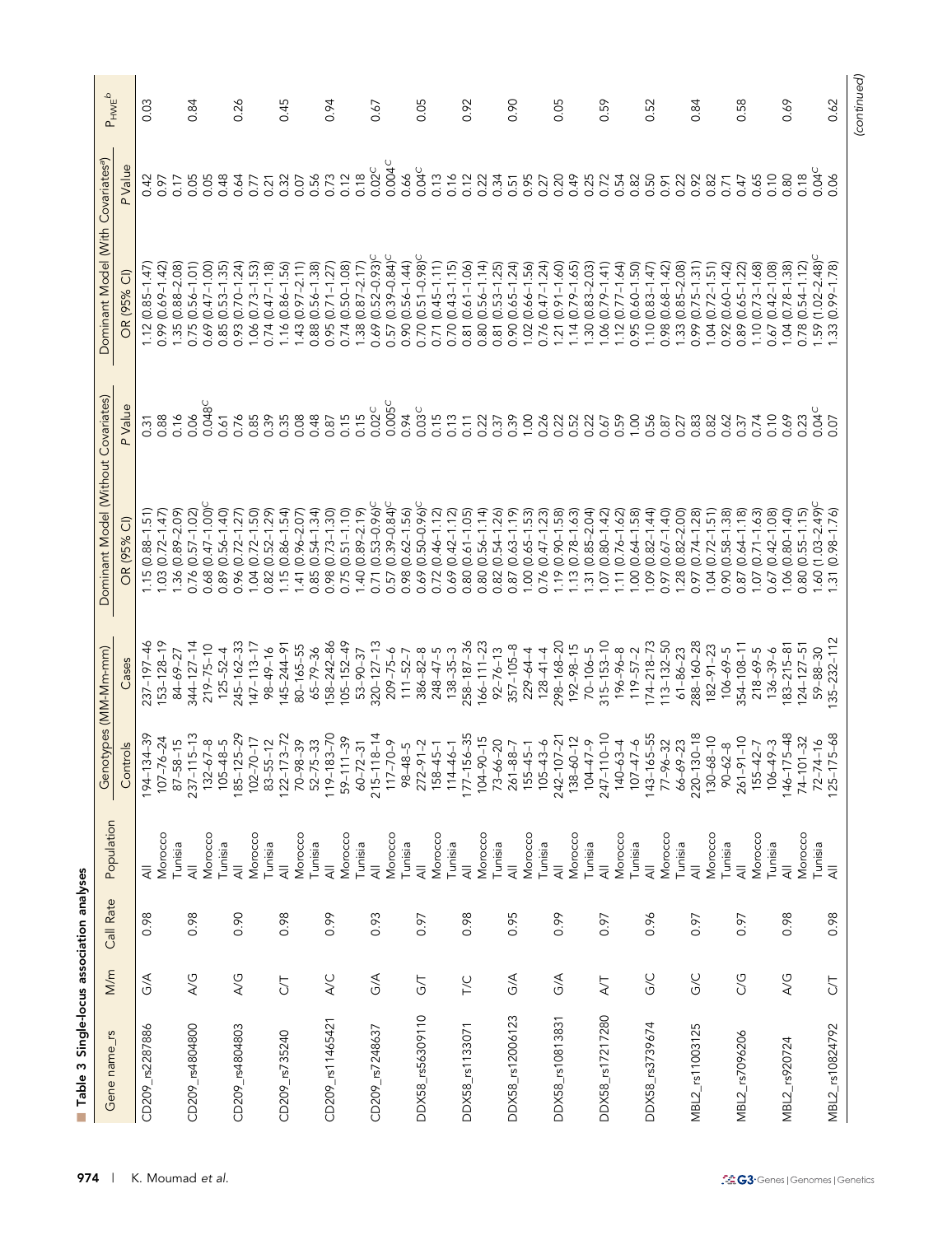| Gene name_rs                                                       | M/m           | Call Rate | Population | Genotypes (MM-Mm-mm) |                                             | Dominant Model (Without Covariates)                                                                                                            |                   | Dominant Model (With Covariates <sup>a</sup> ) |                    | $P_{HWE}^{\text{HWE}}$ |
|--------------------------------------------------------------------|---------------|-----------|------------|----------------------|---------------------------------------------|------------------------------------------------------------------------------------------------------------------------------------------------|-------------------|------------------------------------------------|--------------------|------------------------|
|                                                                    |               |           |            | Controls             | Cases                                       | OR (95% CI)                                                                                                                                    | P Value           | OR (95% CI)                                    | P Value            |                        |
|                                                                    |               |           | Vlorocco   | $72 - 94 - 42$       | $91 - 144 - 66$                             | $22(0.84 - 1.78)$                                                                                                                              | 0.30              | $.24(0.85 - 1.81)$                             | 0.27               |                        |
|                                                                    |               |           | Tunisia    | $53 - 81 - 26$       | $44 - 88 - 46$                              | $.51(0.94 - 2.42)$                                                                                                                             | 0.09              | $.49(0.92 - 2.40)$                             |                    |                        |
| MBL2 rs2083771                                                     | $\frac{1}{6}$ | 0.97      |            | 49-172-45            | $211 - 220 - 42$                            | $0.85(0.64 - 1.12)$                                                                                                                            | 0.26              | $0.82(0.62 - 1.09)$                            | 10<br>117<br>1.37  | 0.69                   |
|                                                                    |               |           | Morocco    | $76 - 102 - 29$      | $19 - 144 - 31$                             | $.85(0.59 - 1.23)$                                                                                                                             | 0.40              | $0.84(0.58 - 1.22)$                            |                    |                        |
|                                                                    |               |           | Tunisia    | $73 - 70 - 16$       | $92 - 76 - 11$                              | $.80(0.52 - 1.23)$                                                                                                                             | 0.31              | $0.79$ $(0.51 - 1.22)$                         | 0.29               |                        |
| LR3rs3775291                                                       | $\frac{4}{9}$ | 0.96      |            | $252 - 96 - 14$      | $289 - 170 - 13$                            | $-45(1.09 - 1.94)$                                                                                                                             | 0.01C             | $49(1.11 - 2.00)$                              | 0.008 <sup>C</sup> | 0.21                   |
|                                                                    |               |           | Morocco    | $140 - 56 - 8$       | $177 - 107 - 8$                             | $.42(0.97 - 2.07)$                                                                                                                             | 0.07              | $-46$ (1.00-2.14) <sup>C</sup>                 | 0.05 <sup>C</sup>  |                        |
|                                                                    |               |           | Tunisia    | $112 - 40 - 6$       | $112 - 63 - 5$                              | $.48(0.94 - 2.33)$                                                                                                                             | 0.09              | $.53(0.96 - 2.43)$                             | 0.07               |                        |
| TLR9_rs187084                                                      | T/C           | 0.97      |            | 49-177-36            | $212 - 193 - 69$                            | $0.87(0.66 - 1.14)$                                                                                                                            | 0.30              | $0.85(0.64 - 1.13)$                            | 0.26               | 0.12                   |
|                                                                    |               |           | Morocco    | $85 - 98 - 21$       | $43 - 111 - 41$                             | $0.76(0.53 - 1.09)$                                                                                                                            | 0.13              | 0.75 (0.52-1.07)                               |                    |                        |
|                                                                    |               |           | Tunisia    | $64 - 79 - 15$       | $69 - 82 - 28$                              | $.09(0.70 - 1.68)$                                                                                                                             | 0.71              | $.03(0.66 - 1.61)$                             | 7.89               |                        |
| <b>TLR9</b> rs352139                                               | AG            | 0.94      |            | $86 - 186 - 77$      | $39 - 212 - 114$                            | $0.77$ ( $0.56 - 1.05$ )                                                                                                                       | 0.10              | $0.79(0.58 - 1.09)$                            | 3.15               | 0.23                   |
|                                                                    |               |           | Morocco    | $54 - 98 - 48$       | $93 - 128 - 69$                             | $0.84$ ( $0.56 - 1.26$ )                                                                                                                       | 0.40              | $0.85(0.57 - 1.26)$                            |                    |                        |
|                                                                    |               |           | Tunisia    | $32 - 88 - 39$       | $46 - 84 - 45$                              | $0.71(0.42 - 1.18)$                                                                                                                            | 0.18              | $0.72(0.43 - 1.20)$                            | 0.21               |                        |
| TLR9_rs5743836                                                     |               | 0.98      |            | $51 - 104 - 11$<br>Ñ | $354 - 113 - 13$                            | $0.78$ $(0.58 - 1.05)$                                                                                                                         | 0.10              | $(0.60 - 1.10)$<br>.81                         | 18                 | 0.95                   |
|                                                                    |               |           | Morocco    | $150 - 51 - 5$       | $219 - 74 - 8$                              | $(64.1 - 73.0)$ 00.                                                                                                                            | 0.99              | $(0.68 - 1.51)$<br>$\overline{O}$              | 0.95               |                        |
|                                                                    |               |           | Tunisia    | $101 - 53 - 6$       | $135 - 39 - 5$                              | $0.56(0.35 - 0.89)^C$                                                                                                                          | 0.01 <sup>C</sup> | $(0.38 - 0.97)^C$<br>0.61                      | 0.04 <sup>C</sup>  |                        |
| M/m, Major/minor alleles. OR, odds ratio; CI, confidence interval. |               |           |            |                      |                                             | Adjusted for age, gender, and center for "all" and for age and gender for the individual analyses of the Moroccan and the Tunisian population. |                   |                                                |                    |                        |
| Hardy-Weinberg equilibrium P-values for tests of deviations from   |               |           |            |                      | Hardy-Weinberg equilibrium in the controls. |                                                                                                                                                |                   |                                                |                    |                        |

" Adjusted for age, gender, and center for "all" and for age and gender for the individual analyses of the Moroccan and the Tunisian population.<br><sup>B</sup> Hardy-Weinberg equilibrium P-values for tests of deviations from Hardy-We

level.

Indicate a statistical significance at 5%

 $\mathbf{I}$ 

human genetic variation in some key host antiviral sensor and antiviral receptor genes on NPC susceptibility in a North African population. Polymorphisms in the studied genes CD209, DDX58, MBL2, TLR2, TLR3, and TLR9 have been reported to influence a number of infectious diseases, including HIV-1 (Koizumi et al. 2007; Pine et al. 2009), cytomegalovirus (Mezger et al. 2008), tuberculosis (Vannberg et al. 2008; Velez et al. 2010), hepatitis C virus (Koutsounaki et al. 2008; Ryan et al. 2010), and dengue virus (Sakuntabhai et al. 2005; Acioli-Santos et al. 2008; Wang et al. 2011) infection among others, revealing their potential role in host defense against pathogens.

Our genetic data from the SNP analyses pointed to the possible involvement of genetic variants within the TLR3 gene (rs3775291/ Leu412Phe) but also in the CD209 gene ( $rs7248637/3'$  UTR) and in the DDX58 gene (rs56309110/promoter). The other SNPs did not show any significant association.

The most significant association with NPC risk was identified by TLR3\_rs3775291. The observed 1.49-fold increase in NPC risk is modest, however; this is the magnitude of risk that one would anticipate for a heterogeneous genetic disease. Previously, several studies have suggested that the TLR3\_rs3775291 variant allele plays an important role in viral infections (Yang et al. 2012; Dhiman et al. 2008; Gorbea et al. 2010). However, the only study so far in NPC did not find any association between this SNP and the risk of NPC in a Cantonese population (He et al. 2007). TLR3 recognizes doublestranded RNA and is a major effector of the immune response to viral pathogens. In addition to an antiviral interferon response (Oshiumi et al. 2003), it also triggers pro-apoptotic pathway by activating nuclear factor-kB (Salaun et al. 2006). In humans, it is expressed not only in immune cells but also in many different types of malignant cells, such as breast cancer (Gonzalez-Reyes et al. 2010) and melanoma cells (Salaun et al. 2007). EBV-encoded small, noncoding RNA (EBER) molecules exist abundantly in EBV-infected cells. They can give rise to double-stranded RNA-like structures, and induce TLR3-mediated signaling (Iwakiri et al. 2009). TLR3\_rs3775291 is causing an amino acid change Leu412Phe, which is located next to a glycosylated asparagine at position 413, which is located within the ligand-binding surface required for receptor activation (Bell et al. 2005; Sun et al. 2006). In fact, the TLR3\_rs3775291 variant allele has been reported to impair poly(I:C)-mediated NF-kB and interferon activity in transfected HEK 293T and NK cells and to affect surface TLR3 expression (Ranjith-Kumar et al. 2007; Gorbea et al. 2010; Yang et al. 2012). Thus, the TLR3\_rs3775291 variant allele may affect the recognition of EBER, which can lead to an inhibition of apoptosis or to an EBV immunoescape and therefore enhanced risk of NPC. TLR3\_rs3775291 may also have clinical importance, since TLR3 agonists have been implemented as adjuvant therapy in clinical trials for different types of cancer and therapeutic response may depend on TLR3 status of the tumor tissue (Laplanche et al. 2000; Salaun et al. 2007).

DC-SIGN is a transmembrane lectin receptor on dendritic cells (DC), which can recognize many pathogens and modulate multiple immune functions (Zhou et al. 2006). EBV has been observed to infect DC-SIGN-positive cells such as immature DCs, monocytes and some macrophages (Li et al. 2002; Severa et al. 2012). The only study investigating the association of polymorphisms of CD209 with NPC risk is a study by Xu et al. (2010). They investigated SNPs in the promoter and found that the GG genotype of rs2287886, the AA genotype of rs735240, and the G allele of rs735239 were associated with an increased NPC risk. We did not observe any association with the promoter SNPs; however, the 3'-UTR SNP rs7248637 was associated with a reduced risk. Nothing is known about the biological significance of this variant. We can postulate that by affecting the miRNA-mediated

n

Table 3, continued

Table 3, continued

 $\mathbf{I}$  and  $\mathbf{I}$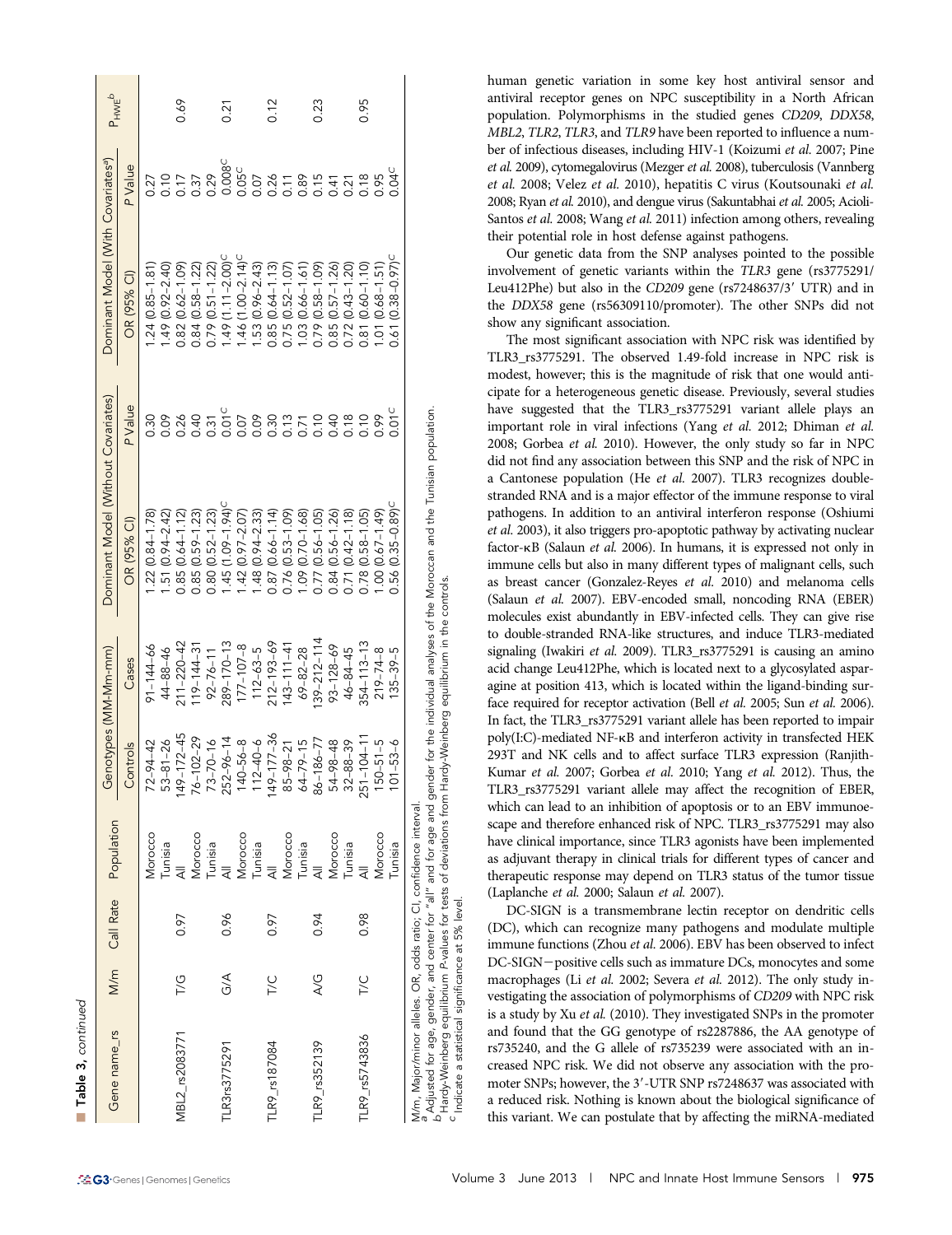

regulatory function (FuncPred), this SNP may interfere with miRNA target recognition and lead to the reduced risk observed in the current study.

In addition to TLRs and DC-SIGN, RIG-I also can induce a DC response to viral infection (Kawai and Akira 2006). In EBV-infected Burkitt's lymphoma cells, the EBER molecule is recognized by RIG-I, leading to activation of type I interferon signaling (Samanta et al. 2006). It has been shown that the innate immune response of human DCs to infection by different viruses is strongly dependent on the level of DDX58 expression, which is modified by a common polymorphism rs10813831 in DDX58 (Hu et al. 2010). Still, there are hardly any case-control studies (Haralambieva et al. 2011). In our study, there was no association between the functional SNP rs10813831 and the risk of NPC. Instead, the G allele of DDX58\_rs56309110 polymorphism was associated with a decreased risk of developing NPC. The biological function of this promoter SNP is unknown. According to FuncPred, this SNP is changing the binding site of several transcription factors, however, without any predicted functional consequences.

The present study has both strengths and limitations. The detailed clinical evaluation and the genetic homogeneity of the study population, representing two North African populations with a sufficient size, is the main strength of the current study. The fact that we selected potentially functional SNPs to our study may have increased our ability to identify SNPs related to NPC. On the other hand, because no data were available on SNP frequencies in any North African population, we used data on the CEU and the YRI populations in our selection process. As also shown by our genotyping, the genetic constitution of the Moroccan and the Tunisian population is very similar, and it has been influenced by both European and Sub-Saharan gene flow (Bosch et al. 2001; Hajjej et al. 2006). However, we may have missed some SNPs private to the North African populations. There may also be some rare SNPs with minor frequency allele  $<$ 10% or SNPs with still-unknown regulatory properties that were not covered by our study. Functional analyses may contribute to the understanding of the role of the studied genes in NPC and may overcome the limitation of function prediction tools that are mostly based on sequence similarities.

In summary, our results suggest a potential role for the host genetic background in NPC susceptibility. The available case and control samples from Morocco and Tunisia provided a unique possibility to analyze the genetic background of the EBV-related cancer NPC in a high-incidence population. Polymorphisms in CD209, DDX58, and TLR3 were associated with the risk of NPC with TLR3\_rs3775291 showing the strongest association. Furthermore, the Figure 1 Distributions of the risk alleles by disease status (risk alleles: TLR3\_rs3775291, DDX58\_rs56309110, MBL2\_rs10824792, CD209\_rs4804800, and CD209\_ rs7248637).

risk increased with increasing number of the risk alleles. Admittedly, further studies are needed to confirm our findings and to evaluate the function of the disease-associated SNPs.

#### ACKNOWLEDGMENTS

The study was supported by the Federal Ministry of Education and Research, Germany (01DH12026).

#### LITERATURE CITED

- Acioli-Santos, B., L. Segat, R. Dhalia, C. A. A. Brito, U. M. Braga-Neto et al., 2008 MBL2 gene polymorphisms protect against development of thrombocytopenia associated with severe dengue phenotype. Hum. Immunol. 69: 122–128.
- Bell, J. K., I. Botos, P. R. Hall, J. Askins, J. Shiloach et al., 2005 The molecular structure of the Toll-like receptor 3 ligand-binding domain. Proc. Natl. Acad. Sci. USA 102: 10976–10980.
- Bosch, E., F. Calafell, D. Comas, P. J. Oefner, P. A. Underhill et al., 2001 High-resolution analysis of human y-chromosome variation shows a sharp discontinuity and limited gene flow between Northwestern Africa and the Iberian Peninsula. Am. J. Hum. Genet. 68: 1019–1029.
- Busson, P., C. Keryer, T. Ooka, and M. Corbex, 2004 EBV-associated nasopharyngeal carcinomas: from epidemiology to virus-targeting strategies. Trends Microbiol. 12: 356–360.
- Chang, E. T., and H. O. Adami, 2006 The enigmatic epidemiology of nasopharyngeal carcinoma. Cancer Epidemiol. Biomarkers Prev. 15: 1765– 1777.
- Clingan, J. M., K. Ostrow, K. A. Hosiawa, Z. J. Chen, and M. Matloubian,  $2012$  Differential roles for RIG-I-like receptors and nucleic acidsensing TLR pathways in controlling a chronic viral Infection. J. Immunol. 188: 4432–4440.
- Dhiman, N., I. G. Ovsyannikova, R. A. Vierkant, J. E. Ryan, V. Shane Pankratz et al., 2008 Associations between SNPs in toll-like receptors and related intracellular signaling molecules and immune responses to measles vaccine: preliminary results. Vaccine 26: 1731–1736.
- El-Omar, E. M., M. T. Ng, and G. L. Hold, 2008 Polymorphisms in Toll-like receptor genes and risk of cancer. Oncogene 27: 244–252.
- Faure, M., and C. Rabourdin-Combe, 2011 Innate immunity modulation in virus entry. Curr Opin Virol 1: 6–12.
- Feng, B. J., M. Jalbout, W. B. Ayoub, M. Khyatti, S. Dahmoul et al., 2007 Dietary risk factors for nasopharyngeal carcinoma in Maghrebian countries. Int. J. Cancer 121: 1550–1555.
- Feng, B. J., M. Khyatti, W. Ben-Ayoub, S. Dahmoul, M. Ayad et al., 2009 Cannabis, tobacco and domestic fumes intake are associated with nasopharyngeal carcinoma in North Africa. Br. J. Cancer 101: 1207–1212.
- Frakking, F. N., J. Israels, L. C. Kremer, T. W. Kuijpers, H. N. Caron et al., 2011 Mannose-binding lectin (MBL) and the risk for febrile neutropenia